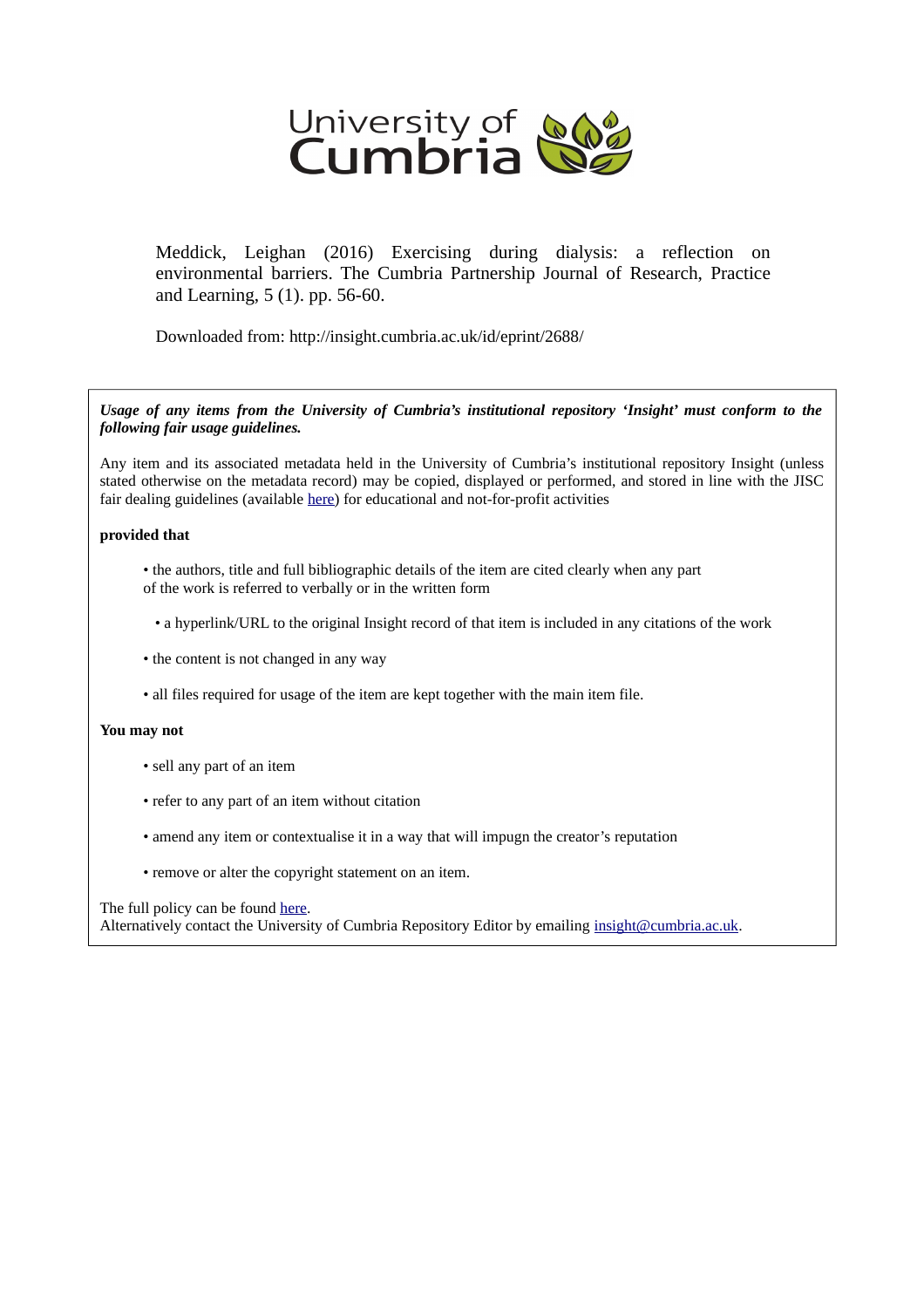NICE National Institute for Health and Clinical Excellence (2009b). *Developing the clinical and health improvement indicators for the Quality and Outcomes Framework (QOF), Interim Process Guide.* Retrieved from: http://www.nice. org.uk/media/742/32/QOFProcessGuide.pdf

National Health Service Confederation – Mental Health Network (2012). *Investing in Emotional and psychological wellbeing for patients with long term conditions*. Retrieved from: http://www.nhsconfed.org/Publications/ Documents/Investing%20in%20emotional%20and%20 psychological%20wellbeing%20for%20patients%20 with%20long-tern%20conditions%2018%20April%20 final%20for%20website.pdf

Naylor, C., Parsonage, M., McDaid, D., Knapp, M., Fossey, M. & Galea, A. (2012). *Long-term conditions and mental health: The cost of co-morbidities.* London, UK: The King's Fund and Centre for Mental Health.

Richards, D and Whyte, M. (2011) *Reach out. National Programme Student Materials to Support the Delivery of Training for Practitioners Delivering Low Intensity Interventions.* (3rd ed.). York, UK: Rethink.

Spitzer, R.L., Kroenke, K. & Williams, J.B.W. (1999). Validation and utility of a self-reported version of PRIME- MD: the PHQ Primary Care Study. *Journal of the American Medication Association*, 202 (18), 1737-1744.

Spitzer, R.L., Kroenke, K., Williams, J.B.W & Lowe, B. (2006). A brief measure for assessment generalised anxiety disorder: the GAD7. *Archives of International Medicine*, 166, 1092-1097.

Unützer J, Katon W, Callahan CM, Williams JW Jr, Hunkeler E, Harpole L, Hoffing M, Della Penna RD, Noël PH, Lin EH, Areán PA, Hegel MT, Tang L, Belin TR, Oishi S, Langston C (2002). Collaborative care management of late-life depression in the primary care setting: a randomised controlled trial. *Journal of the American Medical Association*, 288(22), 2836-2845.

World Health Organisation (2005). *Preventing Chronic Diseases: A vital investment: WHO Global Report*. Geneva, Switzerland: World Health Organisation.

Wroe A.L., Rennie E.W., Gibbons S., Hassy A., Chapman J.E.(2014) IAPT and Long Term Medical Conditions: What Can We Offer? *Behavioural and Cognitive Psychotherapy*, Retrieved from: https://journals.cambridge.org/action displayAbstract?fromPage=online&aid=9200455&fulltext-Type=RA&fileId=S1352465813001227

# **REVIEW Exercising during dialysis: A reflection on environmental barriers**

## **Leighan Meddick**

#### **Abstract**

Research has demonstrated that exercise provides several physical and psychological benefits for hemodialysis patients, which include increasing their quality of life. However, implementing intra-dialytic exercise into the patients' care schemes often proves to be a difficult task for dialysis providers, and they often run into barriers. Some of the environmental barriers that are often experienced are discussed herein, in order to raise awareness and provide recommendations which may result in the process of exercise integration running more effectively.

#### **Keywords**

barriers; hemodialysis; intra-dialytic exercise; kidney disease; physical functioning; quality of life

#### **Introduction**

Patients with end-stage renal disease (ESRD) are placed on dialysis when kidney function is reduced by approximately 85-90% of normal function, and as a result of the disease, their life expectancy is reduced considerably (NHS, 2013). There are estimated to be beyond 60,000 ESRD patients receiving hemodialysis treatment in the UK, with typically 5,000-10,000 new

patients beginning treatment annually (Gilg, Pruthi and Fogarty, 2015).

NHS Kidney Care reported that the cost of incorporating dialysis treatment and kidney transplantation for ESRD costs the NHS in England £1.4 billion per year, more than the combined cost of £1.37 billion that is spent on breast, lung, colon and skin cancer (HMRC, 2011). The ideal situation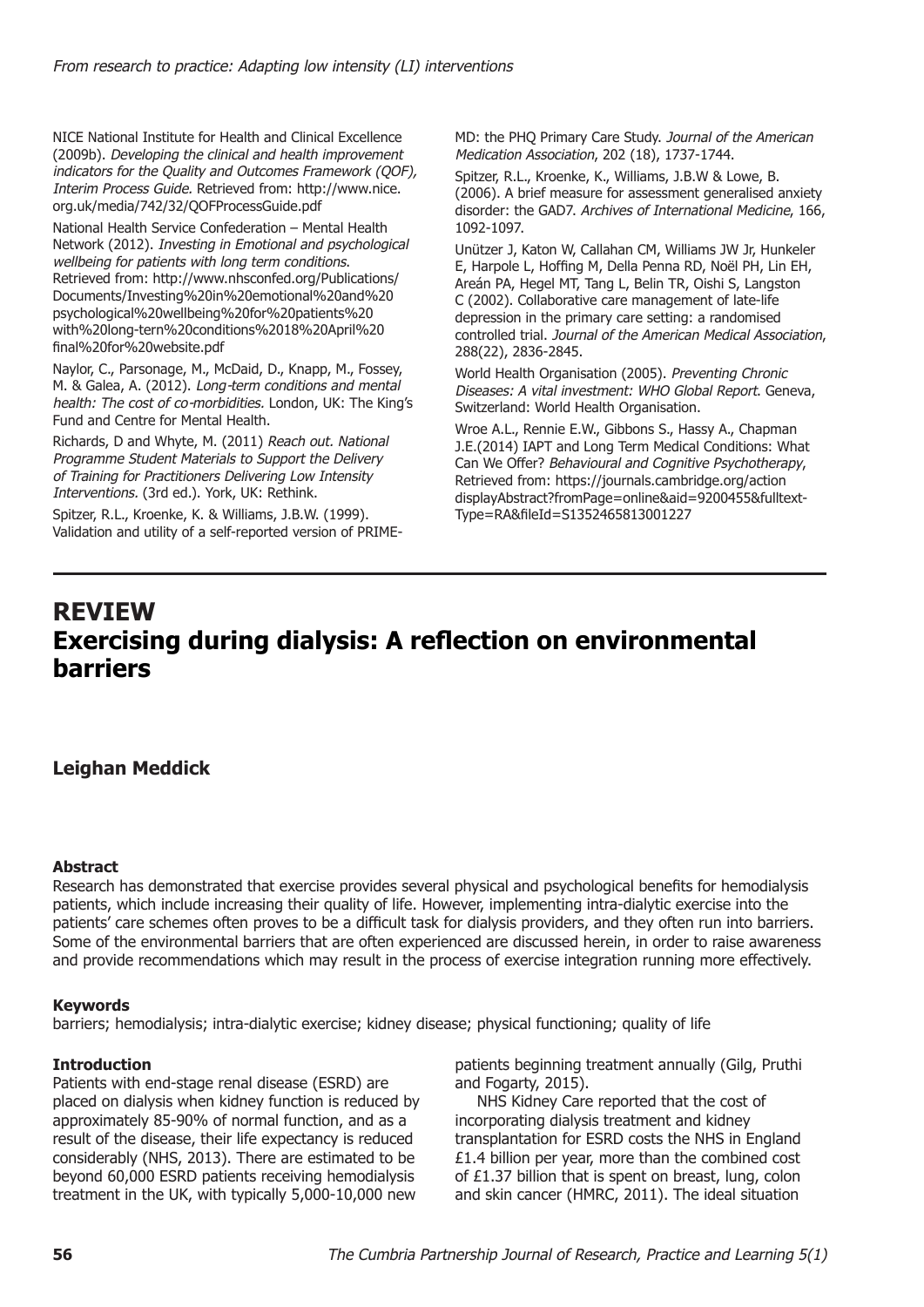for both the NHS and its patients is one in which the patients are eventually able to receive a kidney transplant so they no longer have to dialyse. This would assist in both reducing financial strain and increasing quality of life for the patients.

However, a primary issue with ESRD patients is weight gain. ESRD patients typically dialyse three to four times per week, and spend approximately 4 hours in dialysis each session. Following dialysis sessions, patients report feeling fatigued, with this feeling continuing the following day. As a result, exercise is not usually undertaken (Fiaccadori, Sabatino, Schito, Angella, Malagoli, Tucci, Cupist, Capitanini & Regolisti, 2014). This results in weight gain, which jeopardises chances of receiving a transplant, as a BMI of <35 is needed to be considered for the operation (Johansen, 2005; Howden, Fasett, Isbel & Coombes, 2012).

 With research highlighting the beneficial effects of exercise in ESRD patients (Martin and Gaffney, 2003; Goodman and Ballou, 2004; Cheema & Singh, 2005; Ouzouni, Kouidi, Grekas & Deligiannis, 2008; Bennett, Breugelmans, Barnard, Agius, Chan, Fraser, McNeill & Potter, 2010; Howden, et al., 2012; Mohseni, Zeydi, Ilali, Adib-Hajbaghery & Makhlough, 2013), and revealing that the poor physical functioning experienced by those on dialysis is potentially addressable through exercise, the idea of intra-dialytic exercise has become more popular. However, there are few Renal Units who have adopted exercise as a form of rehabilitation for the patients; something that has yet to be implemented as standard procedure in ESRD patients' care schemes, although exercise has been included as a recommendation in the UK Renal Association clinical practice guidelines (MacGregor and Taal, 2011).

Unfortunately, medical staff on units implementing intra-dialytic exercise typically run into barriers that restrict them (Bennett, et al., 2010), and most units lack staff qualified in exercise prescription. A solution is the attendance of an exercise professional. The attendance of an exercise professional has been found to maximise patient uptake and adherence to exercise routines (Torkington, MacRae and Isles, 2006). However, not all barriers disappear as a result, and the present study describes core barriers that are faced when attempting to implement intra-dialytic exercise.

#### **Objectives and Rationale**

The primary objective as an exercise professional is to get ESRD patients as active as possible, as physical inactivity is a strong predictor of mortality in this population (Goodman and Ballou, 2004; Delgado and Johansen, 2012). The benefits of exercise for ESRD patients have been demonstrated in many studies; with regards to increasing physical functioning, improving psychological state, and consequently increasing quality of life (Martin and Gaffney, 2003; Goodman and Ballou, 2004; Cheema, Singh, Charles, Smith & Singh, 2005; Ouzouni, et al., 2008; Bennett, et al., 2010; Howden, et al., 2012; Mohseni, et al., 2013).

Physical functioning and psychological state can be measured by the Kidney Disease Quality of life (KDQOL-SF™ 1.3) questionnaire (Hays, Kallich, Mapes, Coons, Amin, Carter & Kamberg, 1997). Monitoring these aspects is of importance in order to measure improvements over time (Ouzouni, et al., 2008; Bennett, et al., 2010; Howden, et al., 2012). Alongside this, there is limited research examining the effects of exercise intervention on ESRD patients, especially with regards to resistance training. Within the literature, four out of six studies examining resistance training as an intervention showed improvements in exercise capacity. However, it is currently unclear whether they are substantial enough to be of clinical relevance (Howden, et al., 2012), or indeed transferrable to real life. As a result, there is insufficient research to come to a clear conclusion as to how much resistance training and aerobic training interventions increases physical function and exercise capacity in ESRD patients (e.g. walking capacity, or stair climbing ability) (Orcy, Dias, Seus, Barcellos & Bohlke, 2012). Exploring these methods, and measuring the results, is of importance in order to establish potential benefits.

One of the major aims in a number of patients is reducing BMI so they are eligible for the transplant list. One study has suggested that a higher BMI is associated with improved survival rates in ESRD patients (Kalantar-Zedah, Block, Humphreys & Kopple, 2003). However, this association was formed from reverse epidemiology, which cannot prove cause-andeffect, and reverse causation epidemiology is a known source of bias in epidemiological studies that attempt association without direction of a causal pathway (McLeod and Smith, 2003). The patients themselves know lowering their BMI is necessary to be suitable for transplant; therefore reducing BMI also has a high chance of improving psychological stage, alongside physical functioning in those who are obese.

Finally, restrictions to exercise participation must be examined. Despite proposed guidelines that all dialysis patients should be counselled and regularly encouraged by dialysis staff to increase their level of physical activity (K/DOQI, 2005), the number of ESRD patients who undertake exercise programmes is low, and the compliance rates remain poor (Konstantinidou, Koukouvou, Kouidi, Deligiannia & Tourkantonis, 2002; Cheema, et al., 2005; Ouziuni, et al., 2009; Bohm, Ho and Duhamel, 2010).

#### **Barriers to exercise in ESRD**

Many dialysis providers struggle to incorporate exercise into routine treatment for their patients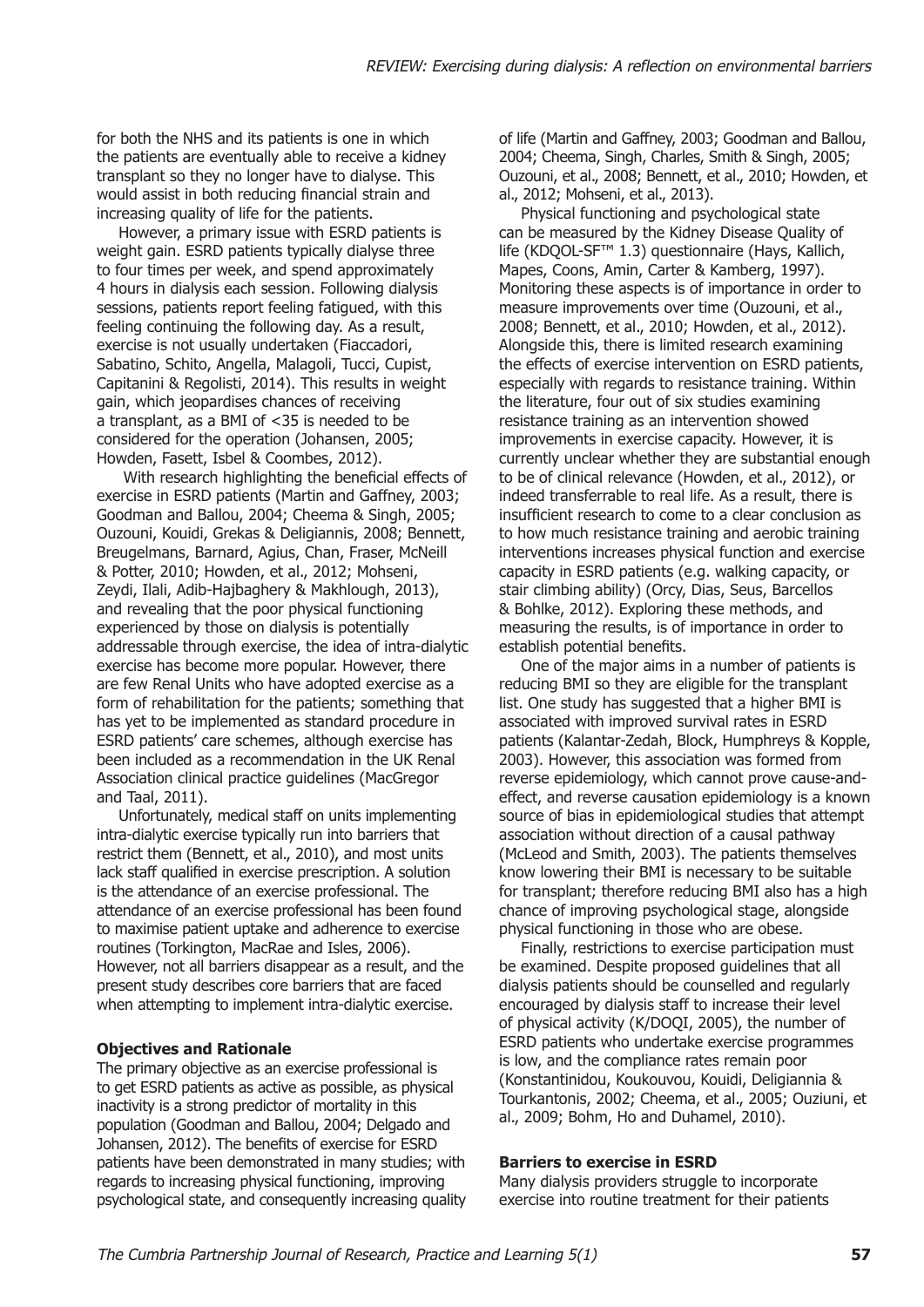(Cheema and Singh, 2005; Johansen, 2007; Bennett, et al., 2010; Delgado and Johansen, 2012). The primary environmental barriers, both in the literature and from experience, are listed below.

#### *Medical Staff commitment*

The two most important requirements to ensure exercise programmes remain sustained for dialysis patients are 1) Exercise professionals must be present, 2) Both dialysis and medical staff on the ward must be committed to exercise promotion (Bennett, et al, 2010).

Often, there can be disconnect between the nursing staff and the implementation of exercise, and it restricts the implementation of exercise onto the ward, even with an exercise specialist present. With few nurses on the ward committed to the project, if an external exercise facilitator is not present to bring patients the equipment, the majority are unable to exercise. One could argue the nurses may not have the skill-set to set up the bikes. This was found to be a problem in previous research (Painter, Carlson, Carey, Myll & Paul, 2004), but from experience, knowledge of how to set up the equipment does not necessarily lead to it being used.

The issue of staff commitment appears multifactorial. Patients often mentioned 'feeling like a burden' and would avoid asking the nurses for bikes when they appeared busy. Without the patients reminding them, they likely focus on their other workloads. Another issue is related to a lack of education for the nursing staff with regards to the benefits of exercise in ESRD patients. Unfortunately, even when presented with numerous reasons why exercise should be promoted, nurses still often lack the motivation to support exercise projects (Bennett, et al., 2010). As nurses are not qualified in exercise prescription, some were cautious of promoting exercise because they were unsure of its safety, especially in elderly patients. However, a doctor is required to sign an exercise consent form for each patient, so this is no longer an issue. Alongside this, age is no barrier to exercise on hemodialysis (Bennett, et al., 2010), and one of the most successful exercisers on the ward attended by the author is aged >80. Reported in the literature, the older the patient, the higher the compliance rate (Bennett, et al., 2010).

Knowledge of the theory does not always encourage practice when it comes to the nursing staff. Those that assist do not necessarily know why exercise is being introduced; they assist simply because the patient may ask and because they know it is a project on the ward. In some cases it may be necessary for individuals to know the theory in order to make them feel it is worthwhile. An unfortunate reality is that dialysis nurses still view exercise to be

a low priority in their workload (Cheema and Singh, 2005). Due to a lack of policy regarding exercise on dialysis, nurses may feel that it is indeed below other jobs in terms of priority.

With maximised uptake and adherence to exercise as a result of the attendance of an exercise specialist to dialysis units, there are potential benefits for both the patients and the NHS. Alongside the increased benefits to be had by the patients, which include the ability to receive a transplant and therefore increase quality of life, the cost to the NHS regarding dialysis will also be lowered. It could be argued that the salary of a full-time exercise specialist would 'pay for itself' with the potential savings to be had by their attendance. Incorporating dialysis treatment and kidney transplantation for ESRD patients costs the NHS in England more than £1.4 billion per year, more than the combined cost of £1.37 billion that is spent on breast, lung, colon and skin cancer (HMRC, 2011). With more patients receiving transplants, the cost to the NHS for long-term dialysis would be lowered.

#### *Unit Guidelines and Policies*

Exercise intervention in Renal Units remains a developing area, with few hospitals having guidelines or policies in place regarding exercise. This means nursing staff are unaware of what exercise protocol to follow if a patient wants to exercise when no specialist is present. If these guidelines were to be implemented, it would allow nurses to feel confident guiding the patients without the presence of an exercise specialist.

#### *Exercise Promotion*

Promoting exercise on dialysis wards is often a difficult endeavour (Heiwe and Tollin, 2012; Fiaccaddori, et al., 2014), but what has been learnt from experience is that it should not be assumed the language on any promotional documents is simple enough for each patient to understand. This may not be the case, and a better idea would be for the exercise specialist to talk through the documentation with each patient individually. Addressing each patient individually is more likely to result in the patient taking notice of the information that is provided to them.

## *Exercise Protocol*

Forgeron and Valeriote (2001) found that an important requirement for sustainable intra-dialytic exercise programmes is that they need to be interesting and stimulating. However, while the patients had a television to watch while cycling, the cycling itself was a basic routine. Had it been developed so it was more stimulating, perhaps the compliance rates would have increased. Unfortunately, however, there is little variation to be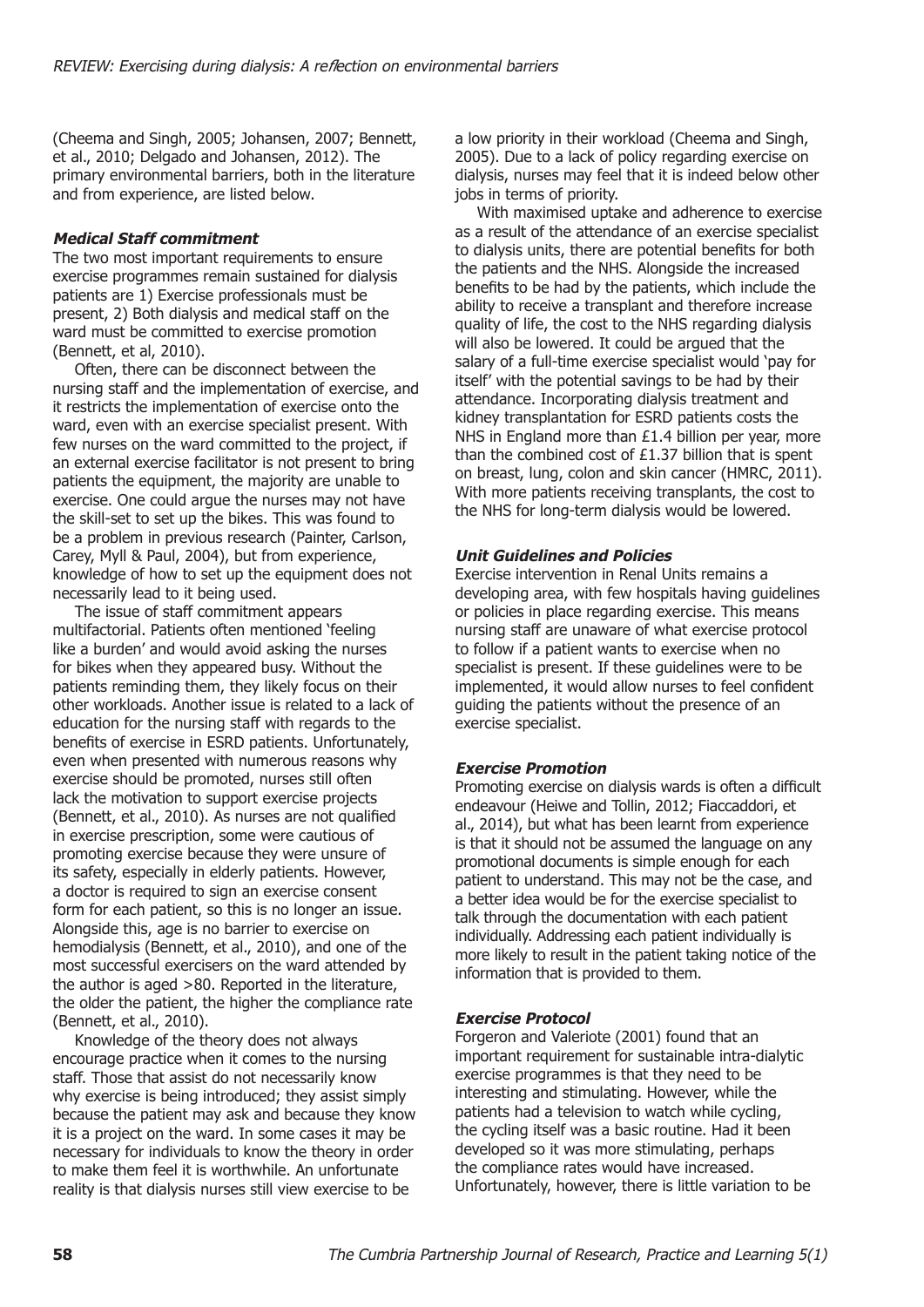had with bikes, so perhaps other methods of exercise need to be considered. In the future, more emphasis needs to be placed on developing suitable resistance training programmes.

## *Patient Motivation*

Unfortunately, the biggest barrier of all is that the majority of patients are either uninterested in taking part in exercise routines, or will only do so when the exercise specialist is there. Patients often express the need to have someone to talk to while cycling, and having this request granted often increases patients' acceptance of the exercise routines (Heiwe and Tollin, 2012). This is something the nurses cannot provide as well as a dedicated exercise specialist because they will often have many other jobs to complete. However, the patients, in most cases, will still only begin and comply with exercise routines when the doctor prescribes it. They then start to feel that it is compulsory, and without doctor recommendation, exercise compliance is low. Ideally, if the doctor is responsible for introducing ESRD patients to the concept of exercise, then the NHS is in the position of being responsible for informing the doctors nationwide of the importance of exercise in ESRD patients, and raising the awareness.

Until support comes from those who are in the best position for encouraging sustained activity for the patients, exercise will struggle to be implemented. Doctor recommendations could perhaps turn out to be one of the most effective exercise promotion methods.

## *Exercise Specialist Attendance*

Related to the exercise specialist role itself, Ridley, Hoey & Ballagh-Howes, (1999) recommend that, in order to promote a positive impression on the wards, exercise specialists should be present at least two times per week per patient group. This was not the case in our scenario, with each patient group only being visited once per week. A solution to this would be either a full-time role, or recruiting two students at a time, with both visiting twice a week or more. Based on previous findings, it could provide better results regarding patient adherence than once per week visits (Bennett, et al., 2010), and increased contact time would likely result in increased exercise acceptance because the patients have longer contact time with the students (Heiwe and Tollin, 2012).

## **Conclusions and Recommendations**

The most important requirements to ensure exercise programmes remain sustained for dialysis patients are that exercise professionals must be present, and medical staff on the ward must be committed to exercise promotion (Bennett, et al, 2010). Unfortunately, getting full support from the medical

staff can prove challenging as dialysis nurses still view exercise to be a low priority in their workload (Cheema and Singh, 2005). In addition, the patients, in most cases, will only adhere to exercise routines when the doctor prescribes it to them, and when they have someone to talk to while cycling (Heiwe and Tollin, 2012).

If doctors begin to promote exercise to patients, interest in exercise will likely increase. In addition, if nurses understand that patients often shy away from asking them because they do not want to bother them, it may encourage them to approach the patients. If the nurses have any doubts about equipment, they should interact with the exercise specialist in order to become competent.

Instead of handing out promotion articles, the exercise specialist should sit down and talk the patients through them. All of the nursing staff should be provided with the same information in order to increase their theoretical knowledge; hopefully leading on to them understanding why supporting exercise adherence is so crucial. Providing the nurses with the exercise guidelines which were completed during the placement would provide them with the information they need to oversee sessions themselves.

Finally, exercise specialists should be present at least twice a week per patient group in order to promote increased contact time and have a bigger impression upon staff. This is likely to result in increased exercise acceptance and compliance rates among the patients and staff (Heiwe and Tollin, 2012; Bennett, et al., 2010).

## **Affiliations**

Leighan Meddick, Undergraduate Student, Faculty of Health and Science, University of Cumbria

## **Contact information**

Leighan Meddick, Faculty of Health and Science, University of Cumbria, Bowerham Road, Lancaster. LA1 3JD. Email: s1201615@uni.cumbria.ac.uk

## **Acknowledgements**

The author would like to thank Heather Hill, Specialist Renal Dietician and Dr Aimun Ahmed, Consultant Physician and Nephrologist, for their support and guidance throughout, in addition to all of the staff at the Westmorland General Hospital Renal Unit. A thank you also goes out to Theodoros Bampouras of the University of Cumbria, for facilitating the link between the University and renal unit.

## **References**

Bennett, P.N, Breugelmans, L., Barnard, R., Agius, M., Chan, D., Fraser, D., McNeill, L. & Potter, L. (2010). Sustaining a